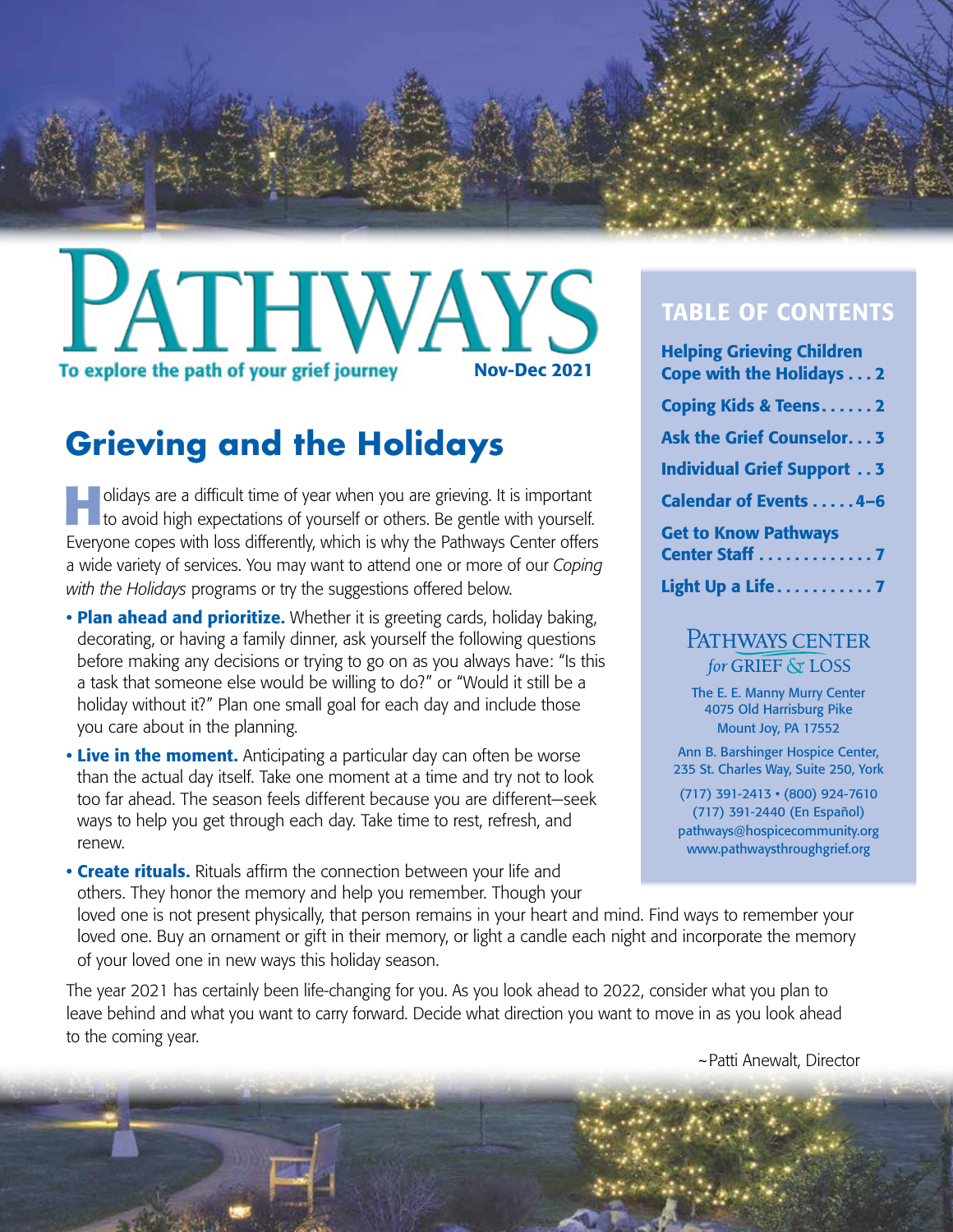## **Helping Grieving Children Cope with the Holidays**

 $\blacksquare$  hen you and your family are struggling to adjust to the emptiness left by a loved one who has died, remember that children are grieving, too. It may be hard for you to make the holiday season a joyous one, but unlike you, most children still want to enjoy the holidays despite the loss. Be aware that in a season that focuses on wishes coming true, there can be magical thinking that includes the hope that their loved one will return.

Just as it would be at any other time during the year, it is important to let children see sadness and tears during the holidays. This sets an example for children and confirms that it is alright to express their feelings. When children see adults feel sad yet still function appropriately, they are more likely to share their own feelings as well as their fears.



Especially during the holiday season, grieving children may want more hugs. They need reassurance that you accept all they are feeling. These feelings of acceptance will strengthen the bond between you and is the greatest gift you have to offer. If you have a child who is grieving this holiday season, consider calling the Pathways Center to talk with a counselor.

# Coping KiDS& **Teens**

**Pathways Center counselors recognize that grief is experienced by the entire** family – children, teens and adults. When there is a serious illness or death, children are often overlooked, yet their needs are significant. The Coping Kids & Teens program provides a safe atmosphere for children, teens and families to learn about grief, develop coping skills and build self-confidence through individual and group services. There is no charge for the program due to the generous support of the community. Services are offered in the Bob & Joy Allen Coping Kids & Teens Wing of the Pathways Center for Grief & Loss.

## **Family Support Series**

During this series, families gather for a light supper before each group session. Children and teens meet in peer support groups and participate in activities to help them cope with a death, while adults learn how to manage the challenges of supporting their grieving family. Families meet with a counselor to complete an assessment prior to attending to determine if the group will be helpful for your child(ren). Call the Pathways Center for more information or to set up an appointment.

**Ro** Thursdays January 13 – February 17 6:00-7:30 p.m.

> (Registration deadline: December 27, 2021) Pathways Center for Grief & Loss 4075 Old Harrisburg Pike, Mount Joy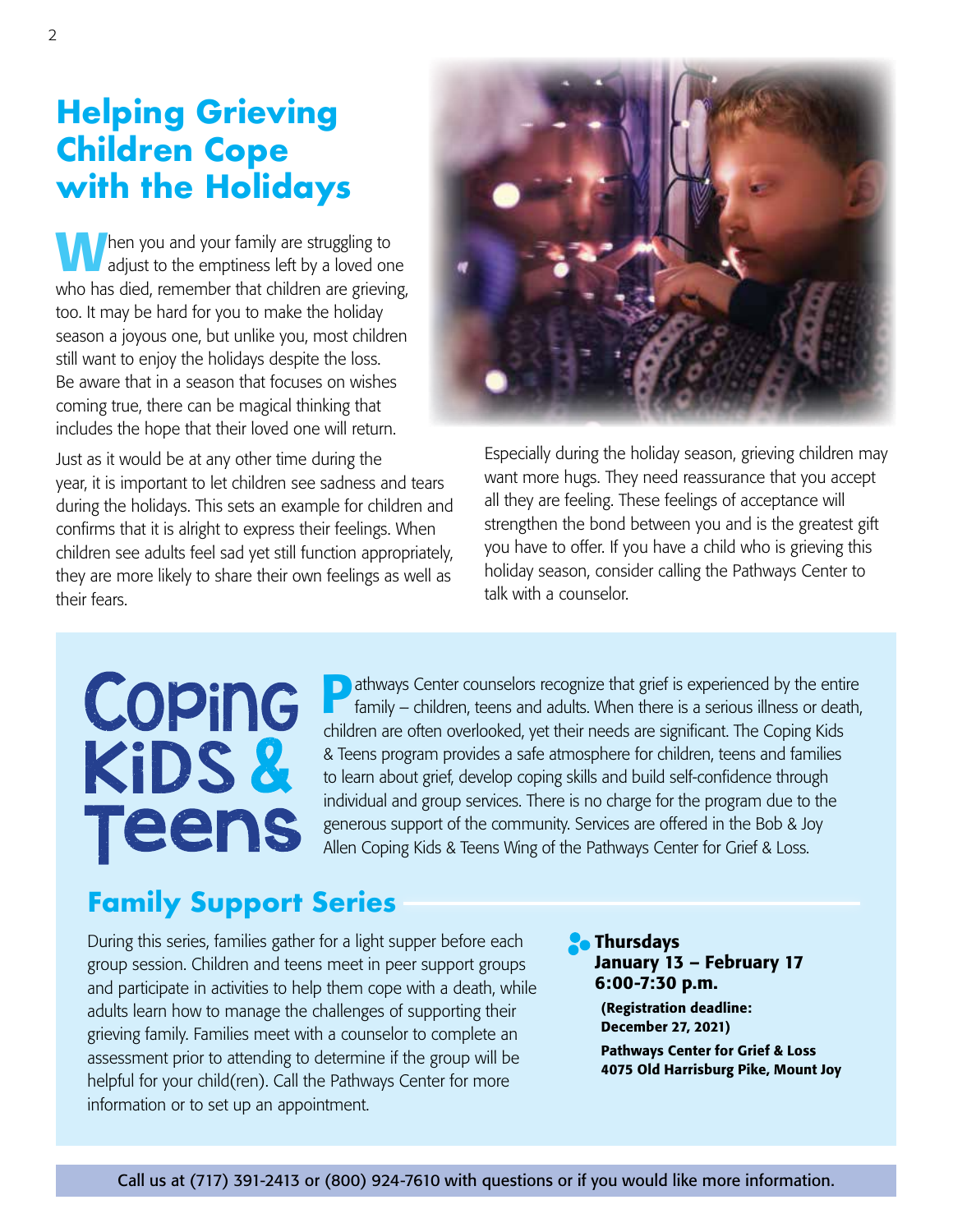## **ASK THE GRIEF COUNSELOR**

**Q** I look forward to receiving the Pathways newsletter and have been interested in going to some of your programs but I cannot bring myself to follow through and attend, even though I would like to. Since my wife died more than a year ago, I'm also not sure if I am still allowed to come to anything you offer. Do you have any suggestions?



**A** Your problem is not unique. In fact, almost everyone who attends one of our programs or groups for the first time does so with a degree of uncertainty and anxiety. For some who have gotten through the first year after the death, they begin to grasp more of the reality of how much their life has changed. People know they "need something" but are uncertain where to turn. Call the Pathways Center to ask about the particular program you might be interested in. As you talk with one of our counselors, you will feel more comfortable taking the next step. Some people are afraid they will break down and cry in the group, but soon realize the support group is a safe place to express emotions they cannot share anywhere else. All of

our groups are led by a Master's-level counselor and are co-facilitated by trained volunteers who have experienced the same type of loss as others in the group. This helps you realize how life truly does get better, in time. You may also invite a friend or family member to attend one of our drop-in groups with you for support. If you think you may not feel comfortable talking in a group, you are welcome to attend to just listen to others' stories. People continually comment on how they wish they had come to us sooner. After attending the first time, they usually say they are glad they did because they realize that, although everyone handles grief differently, they are less alone than they thought.

### Individual Grief Support

Phone support has always been and will continue to be available to adults, children, teens and families. Sometimes it can be helpful to meet individually with a bereavement counselor. We offer in-person support sessions in Mount Joy and York, while adhering to all of the Center for Disease Control recommended guidelines. Individual sessions by Zoom are an additional option. You may talk with a bereavement counselor any time, Monday through Friday, 8:00 a.m. – 5:00 p.m. Call the Pathways Center for more information or to set up an appointment.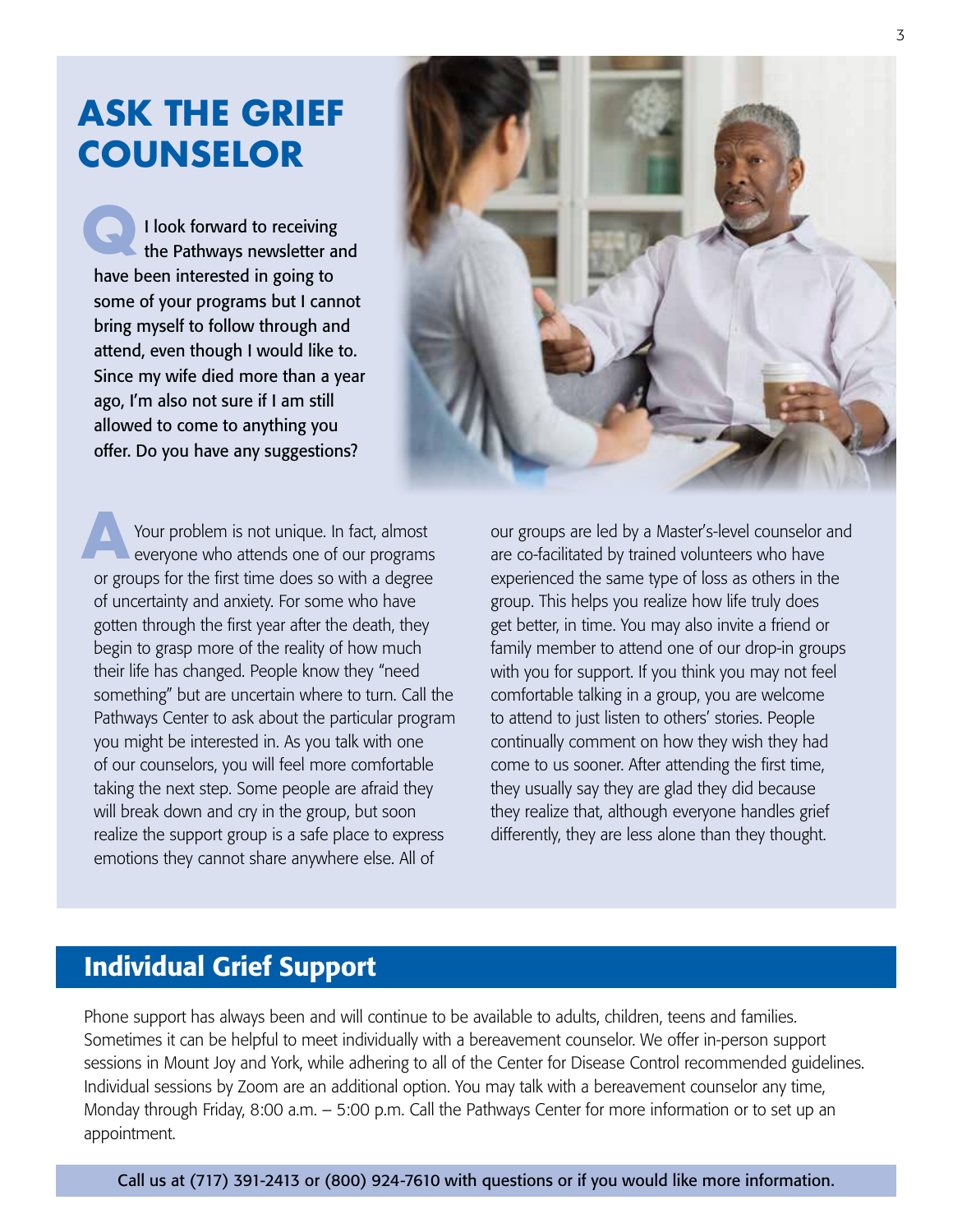## **Calendar of Events**

**Many people who are grieving find it helpful to hear others' experiences with a loss after death. It is reassuring to realize that what you are going through is shared by others. Our groups focus on grief education and** support. If you do not see something that appeals to you, please call us to let us know how we can best help you.

We will be adhering to all Center for Disease Control recommended guidelines.

If we cannot hold groups in person, they will be held virtually via Zoom.

Visit www.PathwaysThroughGrief.org or call (717) 391-2413 or (800) 924-7610 for status updates.

### Support Groups — Registration required

Groups are led by Master's-level counselors and volunteers who have experienced the same type of loss. They provide time to share experiences and ask questions. Groups are designed for those within the first two years following the death of a loved one.

#### **ON-PERSON OPTIONS** Registration deadline is one week

prior to the group. Call to register.

#### MOUNT JOY

Pathways Center for Grief & Loss 4075 Old Harrisburg Pike

#### Coping with the Loss of a Spouse or Companion

Tuesday, NOVEMBER 9 6:30–8:00 p.m.



VIRTUAL OPTIONS (via ZOOM) Call to register.

#### Coping with the Loss of a Child (of any age)

Wednesday, NOVEMBER 17 6:30–8:00 p.m.

Wednesday, DECEMBER 22 6:30–8:00 p.m.

#### Coping with the Loss of a Parent or Sibling

Tuesday, NOVEMBER 2 6:30–8:00 p.m.

#### Coping with the Loss of a Spouse or Companion

Wednesday, NOVEMBER 3 6:30–8:00 p.m.

Man to Man: Grief's Toolbox (for men only)

**NEW** 

Tuesday, DECEMBER 28 6:30–8:00 p.m.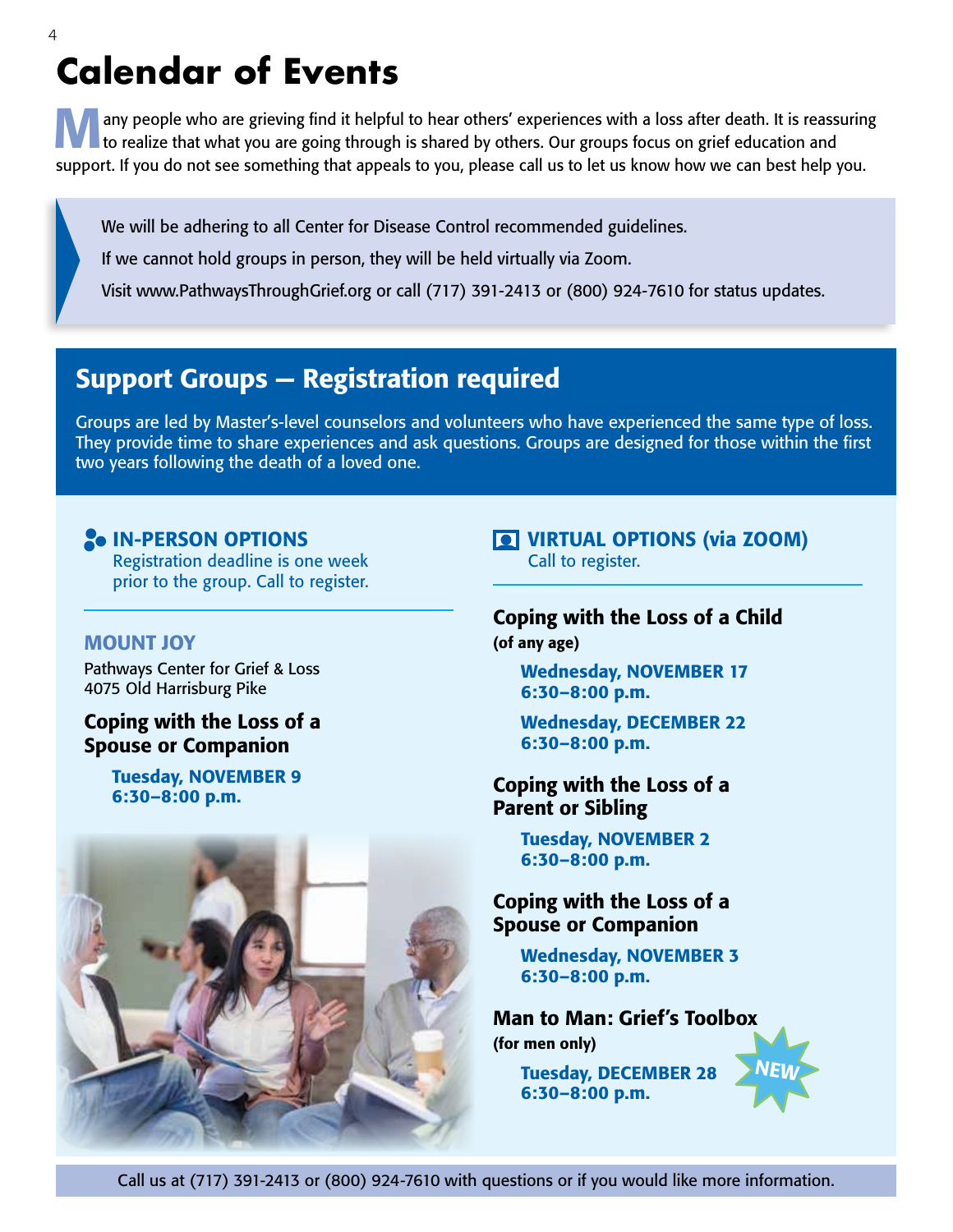## **Calendar of Events**

## Coping with the Holidays — Registration required

After a loss, many find it helpful to meet with others and talk about how to get through the holidays. Weekly opportunities to connect with others are available through the holiday season. Attend one group or attend them all. Call the Pathways Center to register. Registration deadline is one week prior to the group.

#### MOUNT JOY

**IN-PERSON** at the Pathways Center for Grief & Loss, 4075 Old Harrisburg Pike, Lancaster

Tuesday, NOVEMBER 16, 6:30–8:00 p.m. Topic: Holiday Survival Guide

Tuesday, NOVEMBER 23, 2:00–3:30 p.m. (daytime option) Topic: Holiday Survival Guide

Tuesday, NOVEMBER 23, 6:30–8:00 p.m. Topic: Practicing Gratitude

Tuesday, DECEMBER 7, 6:30–8:00 p.m. Topic: Ways to Remember Tuesday, DECEMBER 14, 6:30–8:00 p.m. Topic: Living for Today Tuesday, DECEMBER 21, 6:30–8:00 p.m.

Topic: What are the Gifts?

#### YORK

**IN-PERSON** at the Ann B. Barshinger Hospice Center, 235 St. Charles Way, Suite 250, York

Tuesday, NOVEMBER 16, 2:00–3:30 p.m. (daytime option) Topic: Holiday Survival Guide Wednesday, NOVEMBER 17, 6:30–8:00 p.m. Topic: Living for Today Topic: Holiday Survival Guide

Wednesday, DECEMBER 1, 6:30–8:00 p.m. Topic: Practicing Gratitude

Wednesday, DECEMBER 8, 6:30–8:00 p.m. Topic: Ways to Remember Wednesday, DECEMBER 15, 6:30–8:00 p.m. Wednesday, DECEMBER 22, 6:30–8:00 p.m. Topic: What are the Gifts?

## Post-Holiday Support — Registration required

#### What Now? Post-Holiday Survival Tips

**VIRTUALLY** via ZOOM

#### Wednesday, January 19, 6:30–8:00 p.m.

Many grieving individuals find themselves wanting to just "get through" the holidays as quickly as possible. When the New Year arrives and there is less to do, people may be surprised that they feel "let down" and a bit lost. Join Hospice volunteer, Sandy Baker, MA, for this workshop, held via Zoom, which will provide helpful tips during those long winter months. Space is limited; registration required. Call the Pathways Center by January 17 to register.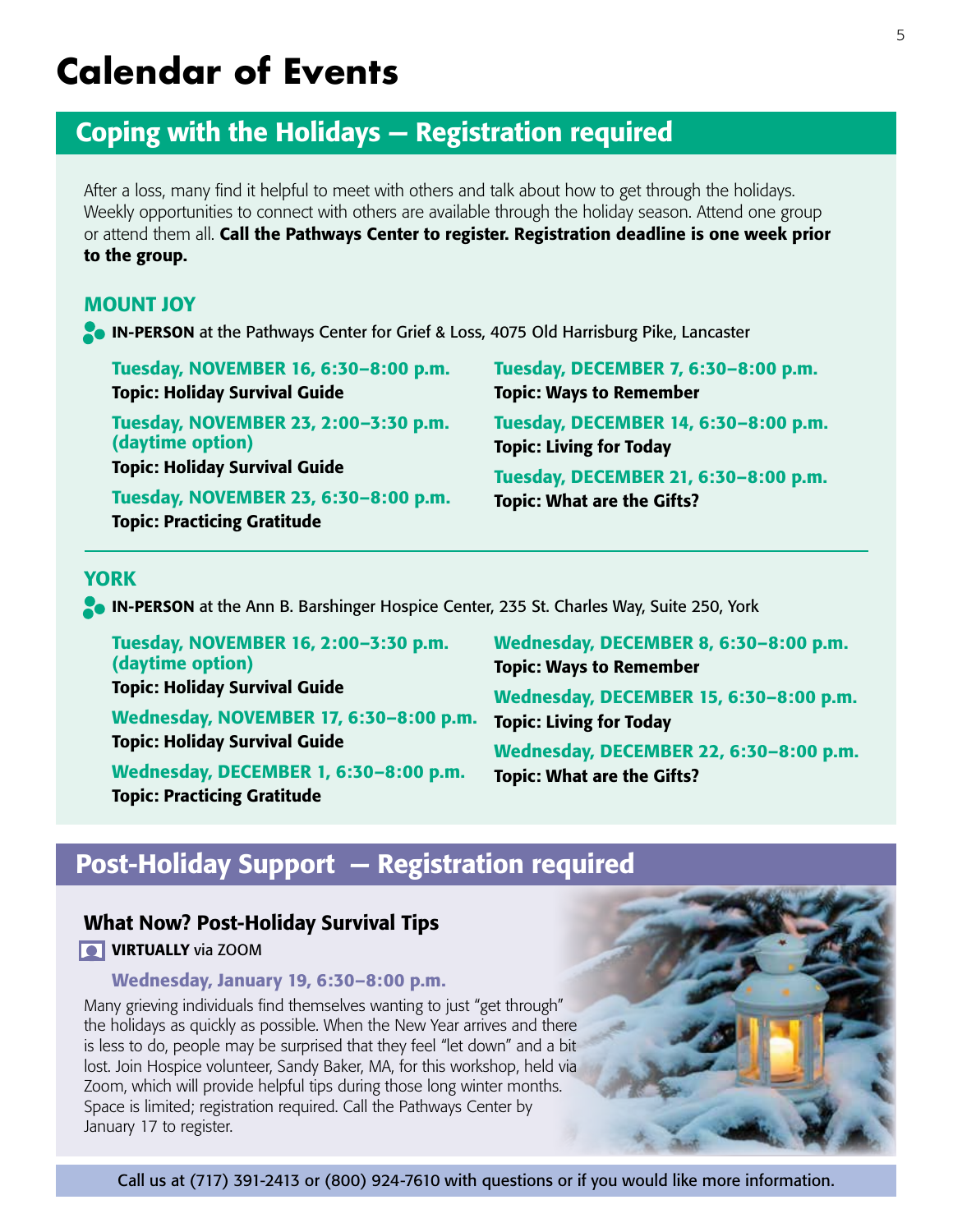## **Calendar of Events**

### Other Options

#### GRASP (Grief Recovery After a Substance Passing)

Tuesday, NOVEMBER 16, 6:30–8:00 p.m. Tuesday, DECEMBER 21, 6:30–8:00 p.m.

**IN-PERSON** at the Pathways Center for Grief & Loss, 4075 Old Harrisburg Pike, Mount Joy Pre-registration for new attendees is required.



This monthly group provides sources of help, compassion, and understanding for families or individuals who have had

a loved one die as a result of substance abuse or addiction. For more information or to register, contact Marjorie Paradise at mparadise810@comcast.net or (717) 951-2720.

#### Living with Grief Since Covid-19 (a pre-recorded webinar for professionals)

#### **VIRTUALLY** via ZOOM

#### Thursday, NOVEMBER 11, 8:30–10:30 a.m.

(Registration deadline: November 9)

Register online for the NOVEMBER 11 event at https://bit.ly/3xG82Cm.

#### Friday, NOVEMBER 19, 2:30–4:30 p.m.

(Registration deadline: November 17) Register online for the NOVEMBER 19 event at https://bit.ly/3xDN6Mq.

The Coronavirus pandemic has contributed to an unprecedented level of loss since March of 2020. Through an expert panel discussion and interviews, this pre-recorded program will help professionals effectively respond to the onslaught of pandemicrelated grief and bereavement needs. These events, held via Zoom, will provide tools to support counseling, treatment, stabilization, and posttraumatic growth. There is no cost to attend. Two (2) free CE credits are available online through the Hospice Foundation of America.

Verify board approvals at:

https://hospicefoundation.org/hfa/media/Files/Board%20Lists/Board-List\_LWG-Since-COVID-19.pdf

Space is limited. For more information, contact the Pathways Center for Grief & Loss.

#### Newly Bereaved Program (3-week series)

**VIRTUALLY** via ZOOM

Wednesdays, NOVEMBER 3, 10 and 17, 2:00–3:30 p.m.

Tuesdays, DECEMBER 7, 14 and 21, 6:30–8:00 p.m.

#### Wednesdays, JANUARY 12, 19 and 26, 2:00–3:30 p.m.

If your loss was recent, this series provides an overview of common grief responses and will help you to begin to identify coping tools. Space is limited; registration required. Call to discuss with a bereavement counselor to determine if the group will meet your needs. Registration deadline is one week prior to the start of the group.

#### Children's Grief Awareness Day

#### Thursday, NOVEMBER 18

Children's Grief Awareness Day provides an opportunity to raise awareness of the painful impact the death of a loved one has on the life of a child. Show your support by wearing blue. Learn more by visiting www.childrensgriefawarenessday.org.

#### International Survivors of Suicide Loss Day

#### Saturday, NOVEMBER 20, 9:00 a.m.–12:00 noon

#### **IN-PERSON** at the Pathways Center for Grief & Loss, 4075 Old Harrisburg Pike, Mount Joy

Join other survivors for a video presentation and discussion of "Life Journeys: Reclaiming Life After Loss." Hear from a local panel of survivors and receive information on resources and supports. Register online at https://isosld.afsp.org/mount-joypennsylvania/ or call Elaine Ostrum at (717) 391-2413.

6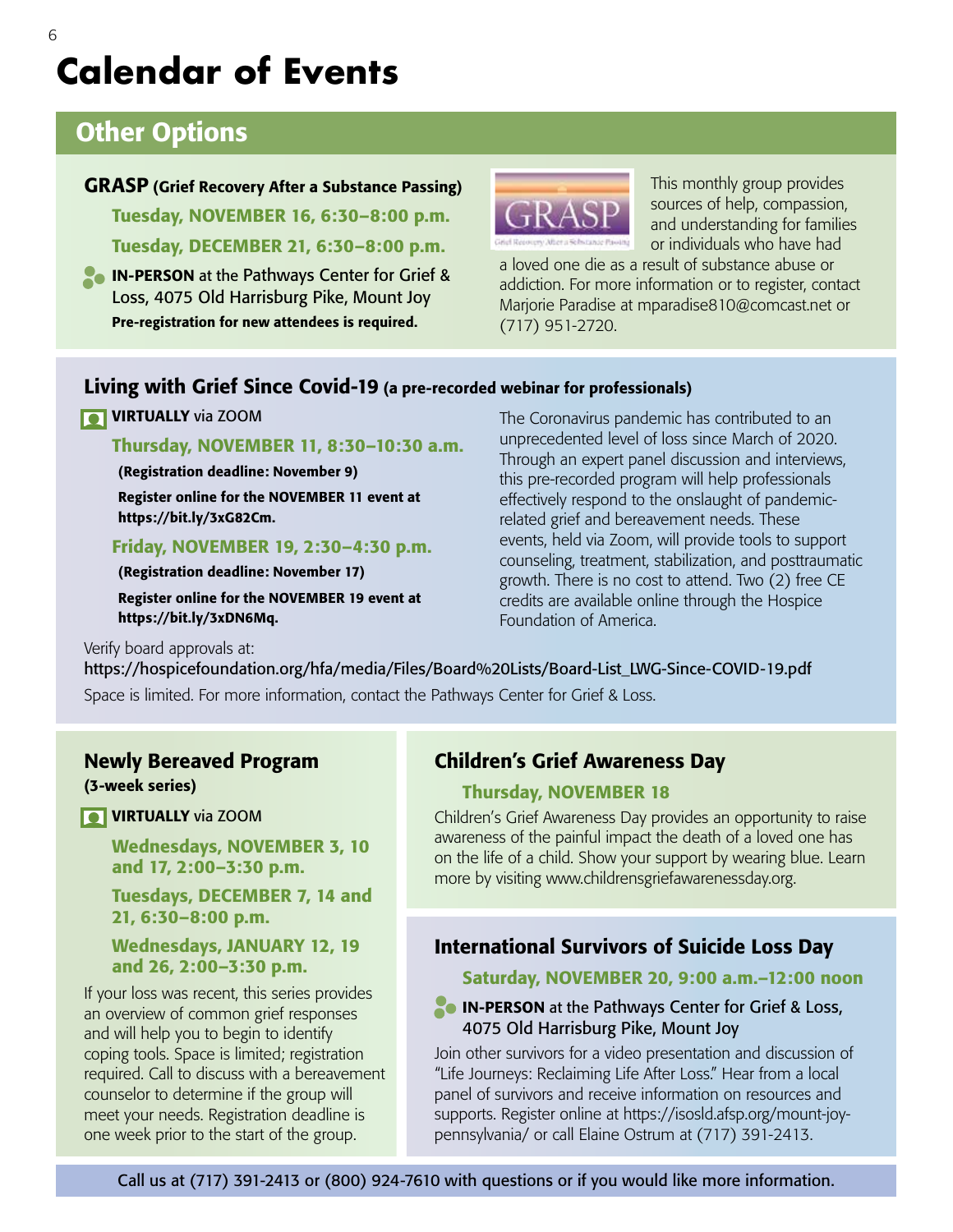## **Get to Know Pathways Center Staff**

**Dereavement Counselor Diane Kulas** has a Master's degree in Social Work from Widener University in Chester, Pennsylvania. She has been an employee of Hospice & Community Care for 11 years. She also served as a volunteer for the Coping Kids & Teens program and Camp Chimaqua from 1996 to 2000.

Prior to her work as a grief counselor, Diane worked for the Harrisburg School District as an in-house therapist at their alternative high school. She also coordinated a social-emotional program for elementary schools and coordinated an out-patient program for adolescents who committed sexual offenses. Diane is the Children's Services Coordinator at the Pathways Center for Grief & Loss, overseeing bereavement and anticipatory grief services for children, adolescents and their families.

"I love the energy and honesty of children and teens," shared Diane. "They are authentic with their thoughts and feelings and they deserve to be heard, respected and supported. When grief strikes, it is easy to lose



direction and hope. I am honored to be trusted to offer help." Diane also enjoys empowering her staff and volunteers to use their compassion and unique talents. She is amazed by the dedication of all the Pathways' volunteers she has the privilege

to work with who help with the Coping Kids & Teens program year-round. "We are a complete team, totally focused on rebuilding strength within each child, their family and our community."

When she is not at work, Diane enjoys spending time with her two teenage children and her husband. "I find my own healing in nature – working in my garden, hiking in the mountains, or soaking up the sun at any lake."

## **Still remembered. Still loved. Still missed.**

Wednesday, DECEMBER 1 —  $-8-$ 7:00 p.m. (Music begins at 6:30 p.m.) The Essa Flory Center, 685 Good Drive, Lancaster (outdoor program)

Sunday, DECEMBER 5 5:30 p.m. (Music begins at 5:00 p.m.) Wyndridge Farms, 885 S. Pleasant Avenue, Dallastown (outdoor program)

*Lancaster Presenting Sponsor—*



Celebrate the life of your loved one by purchasing a light for this year's Light Up a Life tree-lighting ceremony. For a gift of \$25 per light, a light is placed in memory or in honor of your loved one on the graceful evergreen trees. Make your gift online at www.hospiceconnect.org/lights or call (717) 295-3900. By purchasing a light, you are also providing the gift of care for patients and families facing end of life.